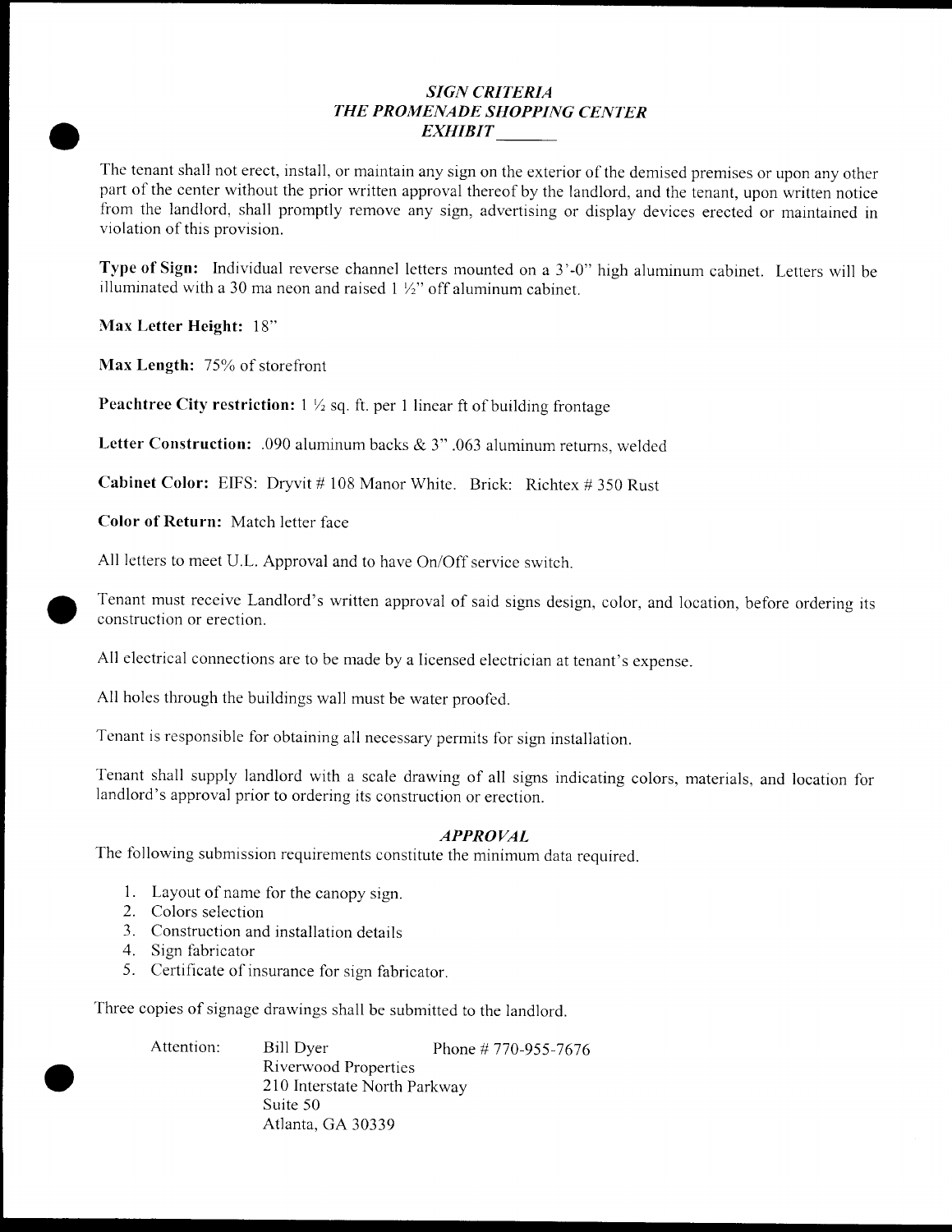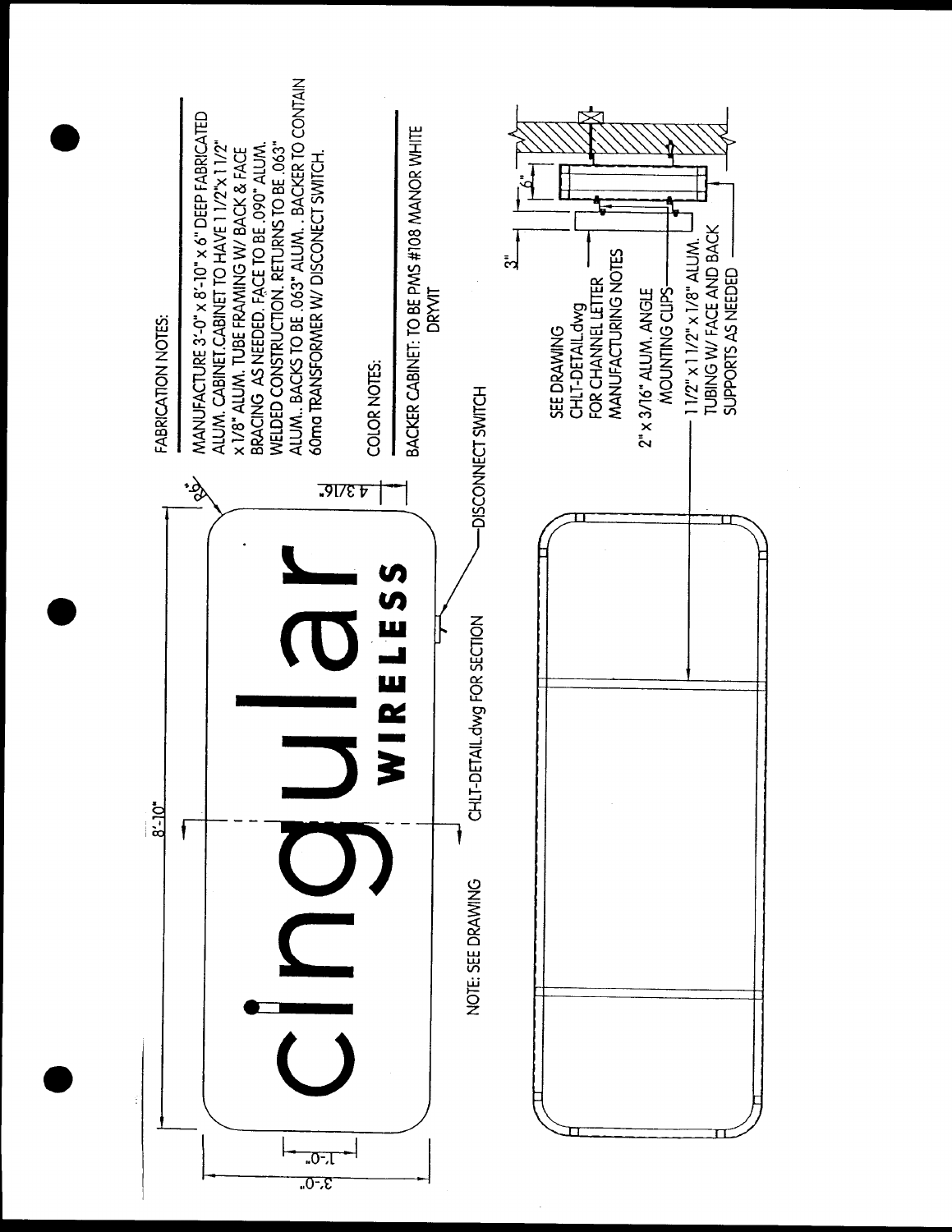

# STD. MOUNTING DETAIL<br>FOR REVERSE CHANNEL LETTER WITH LEXAN BACK

| H. 13MM SNOW WHITE NEON AS RECID PER LETTER<br>COPY: PAINTED BLACK<br><b>G. O.RPY ALIM, FACES</b>                                           | 1 11/2" STANDARD NEON TUDE SUPPORTS AS RECOD<br><b>STROKE WIDTH</b> | 1/4" THREADED ROOS AS REGED FOR MOUNTING<br>BACKER CABNET TO WALL                                   | K 1/2" SEALTITE POWER CONNECTORS AS RECOT<br>PER EACH REVERSE CHANNEL LETTER | <b>ACCUPINT YORS SHAPPER EITZINGS HEIRTH 2017</b><br>BOXES TO JUNCTIVINOXES & THEN TO<br>TRANSFORMER DOXES AS RECTO | M. 2" x 4" HOY BOXES ENSIDE BACKER PANEL CONFICTING<br>LETTER TO LETTER THEN TO TRANSFORMER BOXES | N. 2 x 76° ALIM AVGE MOUNTNO<br>ξ<br>J |  |
|---------------------------------------------------------------------------------------------------------------------------------------------|---------------------------------------------------------------------|-----------------------------------------------------------------------------------------------------|------------------------------------------------------------------------------|---------------------------------------------------------------------------------------------------------------------|---------------------------------------------------------------------------------------------------|----------------------------------------|--|
|                                                                                                                                             |                                                                     |                                                                                                     |                                                                              |                                                                                                                     |                                                                                                   |                                        |  |
| A. 063" ALUM, RETURNS WELDED FLUSH<br><b>SEANLESS FACES &amp; RETURN, RETURNS</b><br>TO THE INSIDE OF FACES TO GET A<br>TO BE PAINTED BLACK | <b>B. 125" AUJM. ANGLE BRACKET WITH</b><br><b>RIV NUT</b>           | C. 125" ALUM. GROUNDALG STRIP FOR<br>GROUNDING SEALTITE & POWER TO<br><b>CHANNEL LETTER AS REQ.</b> | MECHA ELECTRODE TO MECHA TRANSFORMER.<br>D. GTO WIRE AS RECID RUNNING FROM   | BOOT AS PER POWER CONNECTION AT<br>E. NEON TURN BACK & U.L. UST RUBBER<br><b>PYCH EECIRODE</b>                      | F 125" THK CLEAR LEXAN BACKS                                                                      |                                        |  |